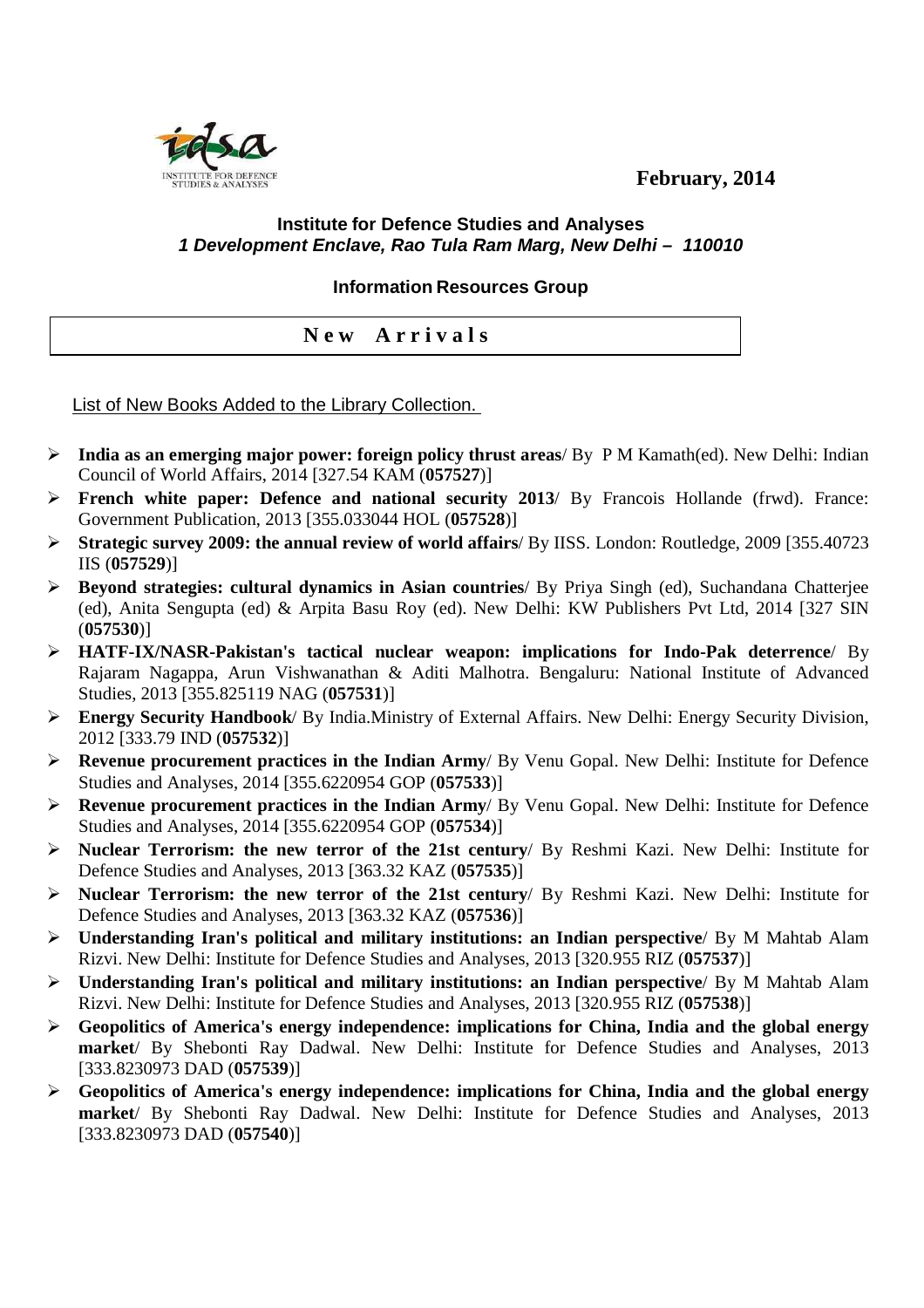- **Nuclear Weapons: the state of play**/ By Ramesh Thakur (ed) & Gareth Evans (ed). Canberra: Centre for Nuclear Non-Proliferation and Disarmament, 2013 [355.825119 THA (**057541**)]
- **Statistical abstract of transportation and communications 2012 Republic of China**/ By China. Dept. of Statistics. Ministry of Transportation and Communications. China: Dept. of Statistics, Ministry of Transportation and Communications, 2013 [315.1200951 CHI (**057542**)]
- **Nuclear nightmares: securing the world before it is too late**/ By Joseph Cirincione. New York: Columbia University Press, 2013 [327.1747 CIR (**057543**)]
- **Pakistan Security Report 2013: internal security matrix**/ By Pak Institute for Peace Studies (PIPS). Islamabad: Pak Institute for Peace Studies (PIPS), 2013 [355.03305491 PAK (**057544**)]
- **TERI energy data directory and yearbook 2012/13**/ By TERI. New Delhi: The Energy and Resources Institute (TERI), 2013 [333.790954021 TER (**057545**)]
- **Central Asia: democracy, instability and strategic game in Kyrgyzstan**/ By P Stobdan. New Delhi: Pentagon Press, 2014 [958 STO (**057546**)]
- **Central Asia: democracy, instability and strategic game in Kyrgyzstan**/ By P Stobdan. New Delhi: Pentagon Press, 2014 [958 STO (**057547**)]
- **India and the Indian Ocean: an essay on the influence of sea power on Indian history**/ By K M Panikkar. New York: Allen and Unwin, 1951 [551.467 PAN (**057548**)]
- **Brahmand: World Defence Update 2013**/ By India. Brahmos Aerospace. New Delhi: Pentagon Press, 2013 [355 IND (**057549**)]
- **Shanghai Cooperation Organisation: India seeking new role in the Eurasian Regional Mechanism**/ By Meena Singh Roy. New Delhi: Institute for Defence Studies and Analyses, 2014 [341.2470951 ROY (**057550**)]
- **Shanghai Cooperation Organisation: India seeking new role in the Eurasian Regional Mechanism**/ By Meena Singh Roy. New Delhi: Institute for Defence Studies and Analyses, 2014 [341.2470951 ROY (**057551**)]
- **Wooing the generals: India's new Burma policy/** By Renaud Egreteau. Delhi: Authorspress, 2003 [327.540591 EGR (**057552**)]
- **Wars by Pakistan**/ By Vikram Munshi. New Delhi: KW Publishers Pvt Ltd, 2014 [355.02095491 MUN (**057553**)]
- **Military Balance 2013**/ By IISS. London: Routledge, 2013 [355.055 IIS (**057554**)]
- **EU-India partnership: time to go strategic?**/ By Luis Peral (ed) & Vijay Sakhuja (ed). Paris: Institute for Security Studies, 2002 [337.1420954 PER (**057555**)]
- **Power of currencies and currencies of power**/ By Alan Wheatley (ed). London: IISS, 2013 [332.4 WHE (**057556**)]
- **18th National Congress of the Communist Party of China: Major Turning Point for China**/ By C V Ranganathan (ed) & Sanjeev Kumar (ed). New Delhi: Pentagon Press, 2013 [324.251075 RAN (**057557**)]
- **Decolonisation, development and diaspora: the Afro-Indian experience**/ By Sandipani Dash (ed). New Delhi: Indian Council of World Affairs, 2013 [327.6054 DAS (**057558**)]
- **Game of chess and a battle of wits: the making of India's forward policy 1961-1962**/ By Johan Loov. New Delhi: Bloomsbury Publishing India Pvt Ltd, 2014 [327.54051 LOO (**057559**)]
- **Hindu Polity: constitutional history of India in Hindu Times**/ By K P Jayaswal. Banglore: Banglore Printing and Publishing Co Ltd, 1967 [342.0290954 JAY (**057560**)]
- **Military Balance 2014**/ By IISS. London: Routledge, 2014 [355.055 IIS (**057561**)]
- **Turkey and its quest for leadership role in the West Asian Region**/ By Rajeev Agarwal. New Delhi: Institute for Defence Studies and Analyses, 2014 [327.561 AGA (**057562**)]
- **Turkey and its quest for leadership role in the West Asian Region**/ By Rajeev Agarwal. New Delhi: Institute for Defence Studies and Analyses, 2014 [327.561 AGA (**057563**)]